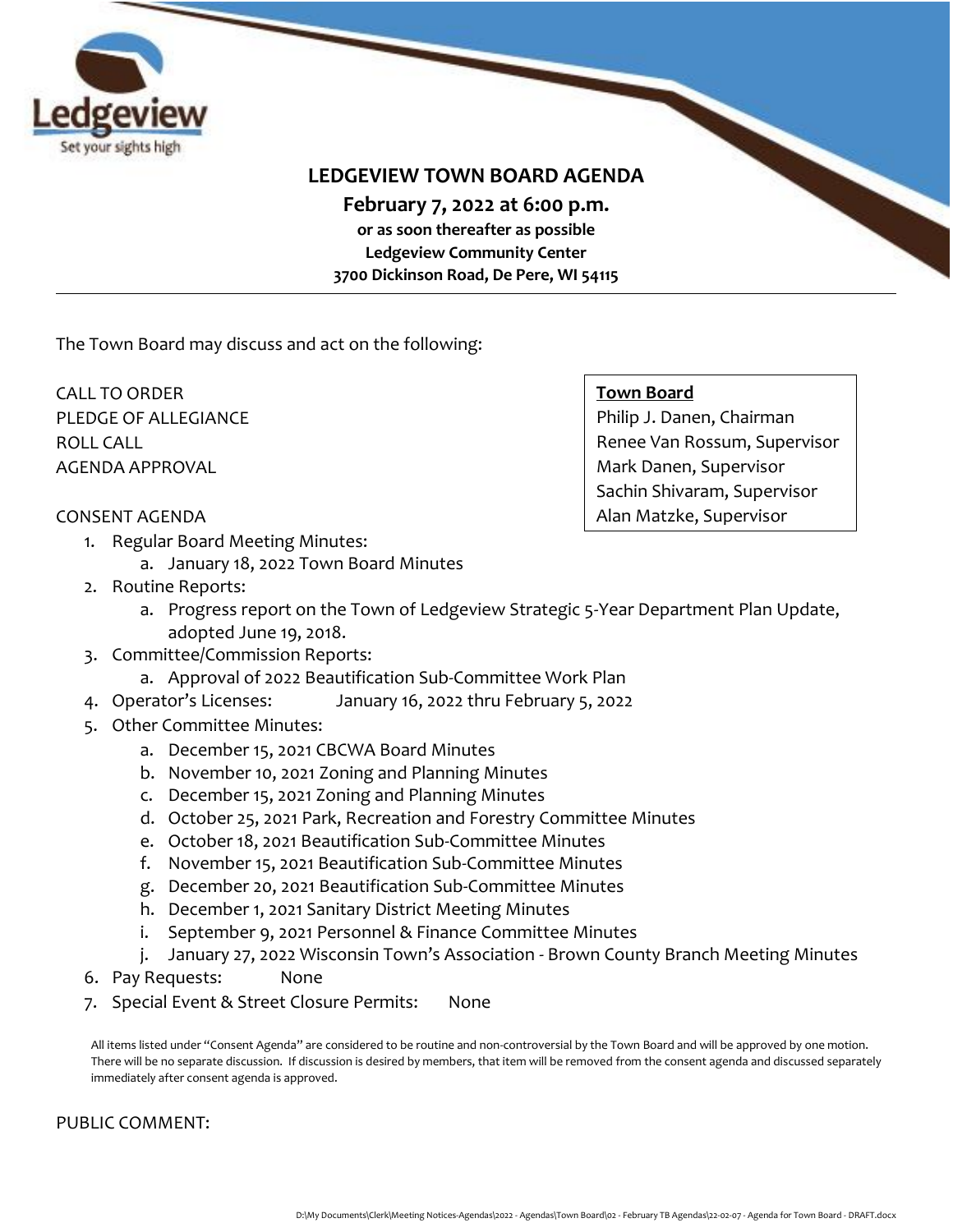PUBLIC HEARING:

1. Request by Nathan Van Pay, JV Recycling Resources for a **Conditional Use Permit**to allow recycling of concrete, blacktop, brush, and fill materials at parcels D-246, D-247, 2551 Dutchman Road.

ZONING & PLANNING:

None.

## OLD BUSINESS:

None.

## NEW BUSINESS:

- 1. Request from Sanitary District on the use of American Rescue Plan Act (ARPA) funds.
- 2. Request for approval of Resolution R-2022-06 purchase of park property.
- 3. Recommendation from Park, Recreation and Forestry Committee for Donation of Flag Pole at Scray Hill Park.
- 4. Request for the approval of the 2022, 2023 and 2024 Muskrat Control Agreement.
- 5. Request for approval of Mead & Hunt's 2022 rates.
- 6. Recommendation from Personnel and Finance to approve a proposal for Employee Assistance Program (EAP) services from Employee Resource Center (ERC).
- 7. Authorization to release RFP for services to conduct an update to the Town of Ledgeview Strategic Plan.

COMMUNICATIONS: None.

- ORDINANCES: None.
- REPORTS: Administrator, Clerk, Planner, Zoning Administrator, Engineer, Treasurer, Park & Recreation Director, Public Works, Fire Chief, and Board Comments.

## APPROVAL OF THE VOUCHERS

## CLOSED SESSION:

- 1. The Town Board may convene into closed session pursuant to WI State Statute 19.85(1)(c) considering employment, promotion, compensation, or performance evaluation data of any public employee over which the governmental body has jurisdiction or exercises authority. The purpose is to make recommendation on employment offer for the Administrative Assistant position. The Town Board may then reconvene into open session to take action on items discussed in closed session.
- 2. The Town Board may convene into closed session pursuant to WI State Statute §19.85(1)(e) for deliberating or negotiating the purchasing of public properties, the investing of public funds, or conducting other specified public business, whenever competitive or bargaining reasons require a closed session for the purpose of discussing Fund 200-The Fire Department Fundraising Account Funds. The Town Board will then reconvene into open session to take action on items discussed in